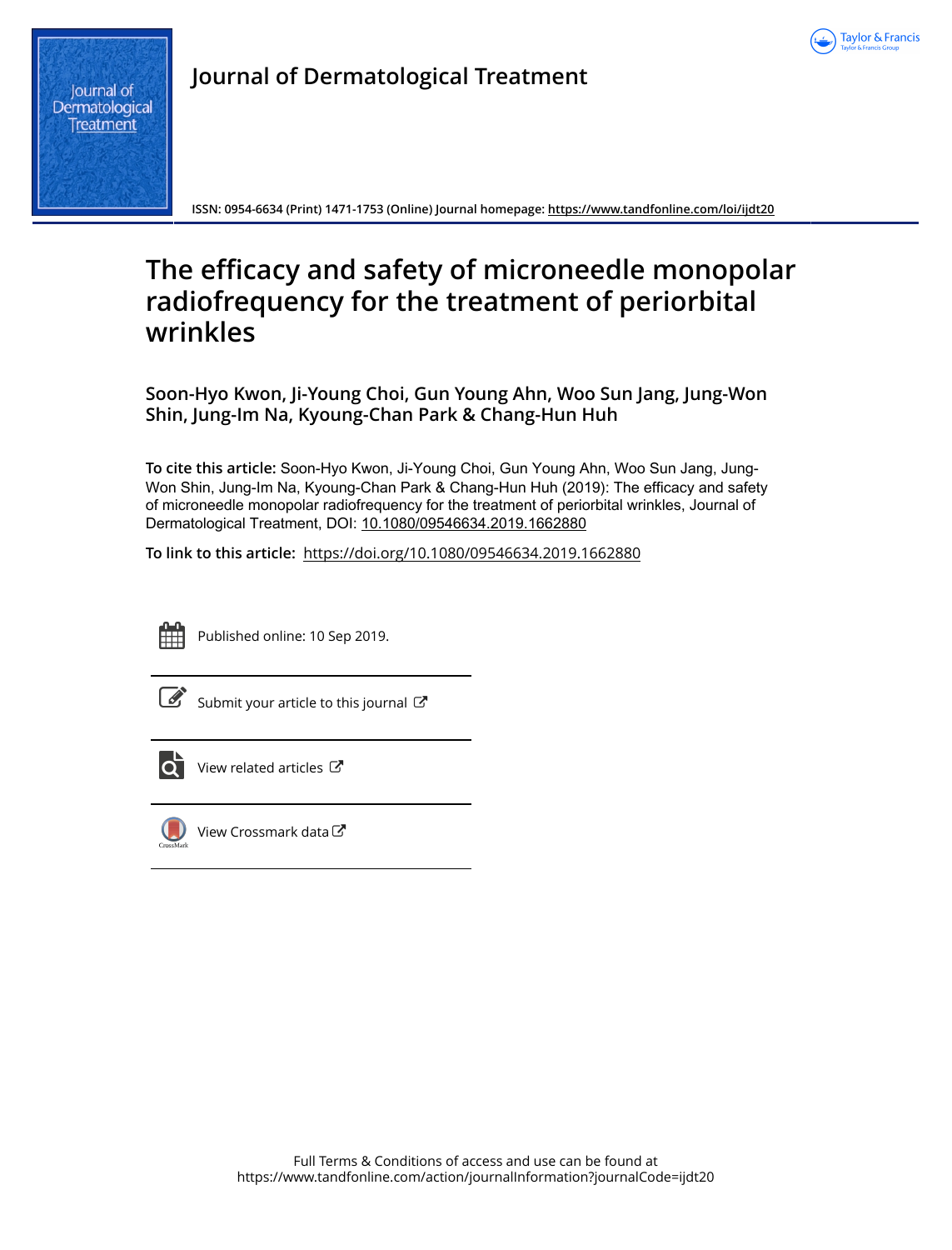#### <span id="page-1-0"></span>ARTICLE

Check for updates

Taylor & Francis Taylor & Francis Group

# The efficacy and safety of microneedle monopolar radiofrequency for the treatment of periorbital wrinkles

Soon-Hyo Kwon<sup>a</sup>, Ji-Young Choi<sup>a</sup>, Gun Young Ahn<sup>b</sup>, Woo Sun Jang<sup>b</sup>, Jung-Won Shin<sup>a</sup>, Jung-Im Na<sup>a</sup>, Kyoung-Chan Park<sup>a</sup> and Chang-Hun Huh<sup>a</sup>

<sup>a</sup>Department of Dermatology, College of Medicine, Seoul National University, Seoul National University Bundang Hospital, Gyeonggi, Korea; b Chungdam Gowoonsesang Dermatologic Clinic, Seoul, South Korea

#### **ABSTRACT**

Background: Treatment of periorbital wrinkles is a challenging task because of its anatomical significance and delicate nature.

Objective: The aim of this study was to evaluate the efficacy and safety of a microneedle monopolar radiofrequency (RF) device for treating periorbital wrinkles.

Methods and Materials: This retrospective study involved 21 patients who were treated for periorbital wrinkles using a RF device. The type of microneedle used, clinical photography, VISIA wrinkle score, and adverse events were collected from the medical chart. Two independent dermatologists assessed the photographs.

Results: There were 18 female and 3 male patients with a mean age of 50.24 years. The severity of wrinkle was improved according to photographic assessment and VISIA wrinkle score at 6-month post-treatment. When 21 sites treated with a long microneedle (LMN, 1.5 mm) and the other 21 sites treated with a short microneedle (SMN, 0.8 mm) were compared, significant improvement in the VISIA wrinkle score was observed only in those treated with the LMN. No serious adverse events, including scarring and postinflammatory hyperpigmentation, occurred.

Conclusions: We demonstrated the efficacy and safety of the microneedle monopolar RF device in treating periorbital wrinkles. The LMN was superior to the SMN in reducing VISIA wrinkle score.

### Introduction

Treating periorbital wrinkles is a challenging task because of the anatomical significance and delicacy of the surrounding structures [\(1](#page-5-0)). Several efficient and safe therapeutic modalities for the management of periorbital wrinkles, including topical tretinoin, chemical peels, botulinum toxin, dermal filler injections, and energy-based devices, have been introduced to avoid potential eye injury, ectropion, or permanent scarring (2–[4\)](#page-5-0). However, no standard treatment for periorbital wrinkles has been established yet ([4](#page-5-0)).

Radiofrequency (RF) is a noninvasive rejuvenating technique that stimulates the production of collagen by heating the dermis [\(5](#page-5-0)). Dermal heating initially provokes collagen contraction and collagen remodeling for 4–6 weeks following treatment, resulting in a contour change of the skin ([6\)](#page-5-0). Since it was approved by the US Food and Drug Administration in 2002, RF has become an important therapeutic modality for the treatment of periorbital wrinkles in the era of noninvasive skin rejuvenation ([7,8\)](#page-5-0). Several studies have evaluated the efficacy of various RF devices for treating periorbital wrinkles (2–[4,9](#page-5-0)). However, noninvasive RF devices have shown to be limited in its efficacy when compared with other invasive surgical procedures or ablative lasers [\(10\)](#page-5-0). Conventional photographic assessment by investigators is not sensitive enough to evaluate subtle changes in the periorbital skin. Therefore, the need for image analysis devices has emerged to reliably and objectively assess the treatment results [\(10\)](#page-5-0).

In this study, we retrospectively investigated the efficacy and safety of a microneedle monopolar RF device in the treatment of periorbital wrinkles. The treatment result was evaluated not only by a photographic assessment, but also by an image analysis device that objectively quantified the severity of wrinkles. We further compared the efficacy of these two types of microneedles used in the RF device: a long microneedle (LMN) with a length of 1.5 mm and a short microneedle (SMN) with a length of 0.8 mm.

# **Methods**

This study was a single-center, retrospective cohort study. We reviewed the medical chart of patients who were treated with the microneedle monopolar RF device (AGNES $^{\circledR}$ , Gowoonsesang Cosmetics.co., Ltd., Seoul, Korea) for periorbital wrinkles between November 2016 and August 2017. Patients were enrolled in this study if they completed three treatment sessions, and if their clinical photographs and VISIA wrinkle score were available at baseline, 1 month, 3 months, and 6 months post-treatment.

Prior to the procedure, the periorbital wrinkle area was gently cleansed with a mild cleanser, wiped with alcohol solution, and dried. After applying an anesthetic cream (EMLA®; AstraZeneca, DE, USA) under occlusion for 30 min, the periorbital wrinkle area was marked with a pen. The microneedle RF device consists of a positively charged microneedle and a negatively charged ground pad. The ground pad was attached to the anterior trunk in supine

CONTACT Chang-Hun Huh @ chhuh@snu.ac.kr @ Department of Dermatology, Seoul National University College of Medicine, Seoul National University Bundang Hospital, 82, Gumi-ro-173-beon-gil, Bundang-gu, Seongnam-si, Gyeonggi-do 13620, Korea 2019 Taylor & Francis Group, LLC

ARTICLE HISTORY Received 12 August 2019

Accepted 22 August 2019

# **KEYWORDS**

#### Microneedle; monopolar; periorbital wrinkle; radiofrequency; VISIA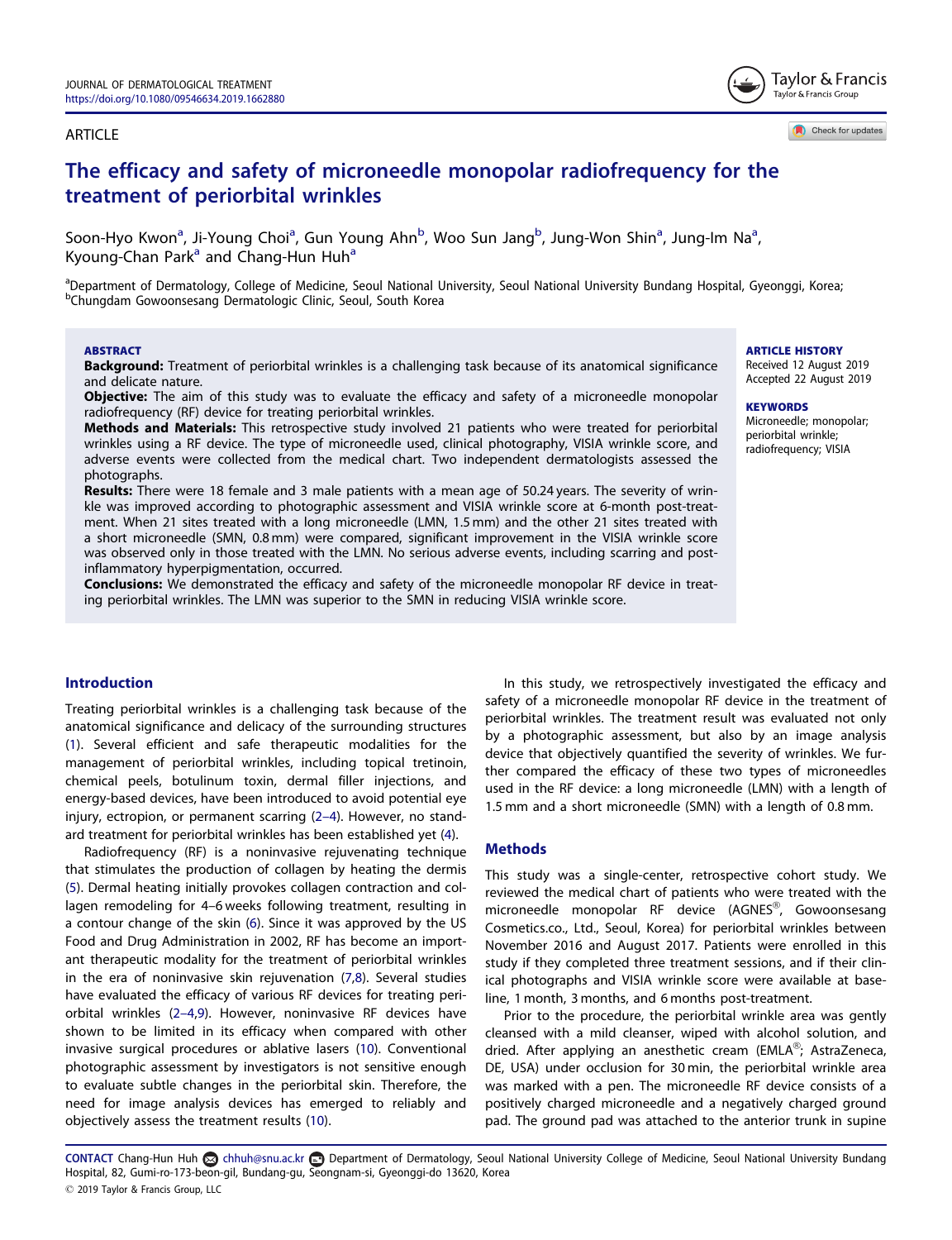<span id="page-2-0"></span>

Figure 1. (a) Photographs of a representative patient with periorbital wrinkles treated with microneedle RF. The right side was treated with LMN, while the left side was treated with SMN. A reduction of periorbital wrinkles was observed after three sessions of RF treatment. (b) The severity of wrinkle was quantitatively analyzed using the VISIA system. The VISIA wrinkle score was decreased from 13 to 10 on the right side, from 13 to 9 on the left side. (LMN: long microneedle; RF: radiofrequency; SMN: short microneedle).

position. The two types of microneedles used for treatment were as follows: LMN with a length of 1.5 mm and SMN with a length of 0.8 mm. Each treatment site – right or left – was treated with only one type of microneedle during the treatment sessions. For example, a patient was treated with LMN on both sides, SMN on both sides, or LMN on one side and a SMN on the other side. The choice of microneedle was determined by the operator with a consideration of wrinkle depth. The proximal 0.4 mm of the microneedle was insulated to deliver RF energy without epidermal injury at the point of contact. Microneedles were inserted with 3–5mm intervals on the marked periorbital wrinkle area. A 1 MHz RF current with an intensity of power level of 5–9 was delivered for a total duration of 120 msec. The treated skin was cooled with an ice cooler after treatment. Each patient underwent three sessions of RF treatment at 4-week intervals.

High-resolution digital photographs were taken before the treatment and at 1-month, 3-month, and 6-month post-treatment follow-ups in the same room with no daylight under controlled ambient conditions. Two dermatologists, who were unaware of the purpose of this study, assessed the photographs using a 6 scale investigator's global assessment (IGA,  $1 =$  none; 2  $=$  mild wrinkles;  $3 =$  mild to moderate wrinkles;  $4 =$  moderate wrinkles;  $5 =$  moderate to severe wrinkles;  $6 =$  severe wrinkles). The clinical photographs were provided to the dermatologists with a nonchronological order. The assessment was made with respect to the area, number, and depth of the periorbital wrinkles. The IGA score was determined by a mean value of IGA from the two dermatologists.

The VISIA winkle score was measured at baseline, 1 month, 3 months, and 6 months after the final treatment. The VISIA Complexion Analysis System (Canfield Imaging Systems, Fairfield, NJ, USA) consists of a facial imaging chamber, which is connected to a quantitative analysis software ([11\)](#page-5-0). Auto-focusing camera with a resolution of 15 million pixels generates a series of highresolution photographs in seconds using three kinds of light sources: standard incandescent, ultraviolet, and cross-polarized light [\(12\)](#page-5-0). The VISIA system identifies the total size, area, and intensity of wrinkles under a standard flash light. The severity of wrinkles is provided as a wrinkle score, ranging from 0 to 100. We routinely performed VISIA measurement in the clinic to provide quantitative assessment of patients' wrinkle condition. Any adverse events from RF treatment were collected by reviewing the medical records.

#### Ethics statement

This study was conducted in accordance with the Declaration of Helsinki and International Conference on Harmonization and Good Clinical Practice Guidelines. It was reviewed and approved by the local institutional review board (P01-201902-21-008).

#### Statistical analysis

SPSS Statistics 21.0 (IBM SPSS Inc., Chicago, IL, USA) was used for all data analyses.  $p$  values were obtained by paired  $t$  test to determine the difference in the IGA and VISIA wrinkle score at each visit compared with the baseline. Student's  $t$  test was used to evaluate the difference in the IGA and VISIA wrinkle score between the LMN and SMN group at each visit.  $p$  values were considered as statistically significant at the alpha level of 0.05.

#### **Results**

A total of 21 patients with 42 treatment sites were included in this study. There were 18 female and 3 male patients with Fitzpatrick skin type III–IV. The mean age was  $50.24 \pm 10.99$  with a range of 31–to 67 years. As shown in Figure 1, a reduction of periorbital wrinkles was observed after three sessions of RF treatment compared with the baseline. The IGA score was improved at 1 month  $(3.06 \pm 0.85)$ , 3 months  $(2.76 \pm 0.81)$ , and 6 months  $(2.65 \pm 0.82)$  after treatment compared with the baseline  $(3.57 \pm 0.93)$  ([Figure 2\(a\)\)](#page-3-0). A consistent and progressive improvement in the IGA score was demonstrated from the baseline to 6 months post-treatment. Improvement in the VISIA score was also observed at 3 months  $(9.21 \pm 5.06)$  and 6 months  $(9.24 \pm 4.47)$ compared with the baseline (10.86  $\pm$  5.63) ([Figure 2\(b\)\)](#page-3-0). Except for a slight elevation at 6 month post-treatment, the VISIA score also showed a progressive improvement during the study period.

Twenty-one sites were treated with LMN (the LMN group), and the other 21 sites were treated with SMN (the SMN group). The IGA scores at the baseline were not significantly different between the two groups. Compared with the baseline  $(3.64 \pm 0.94$  and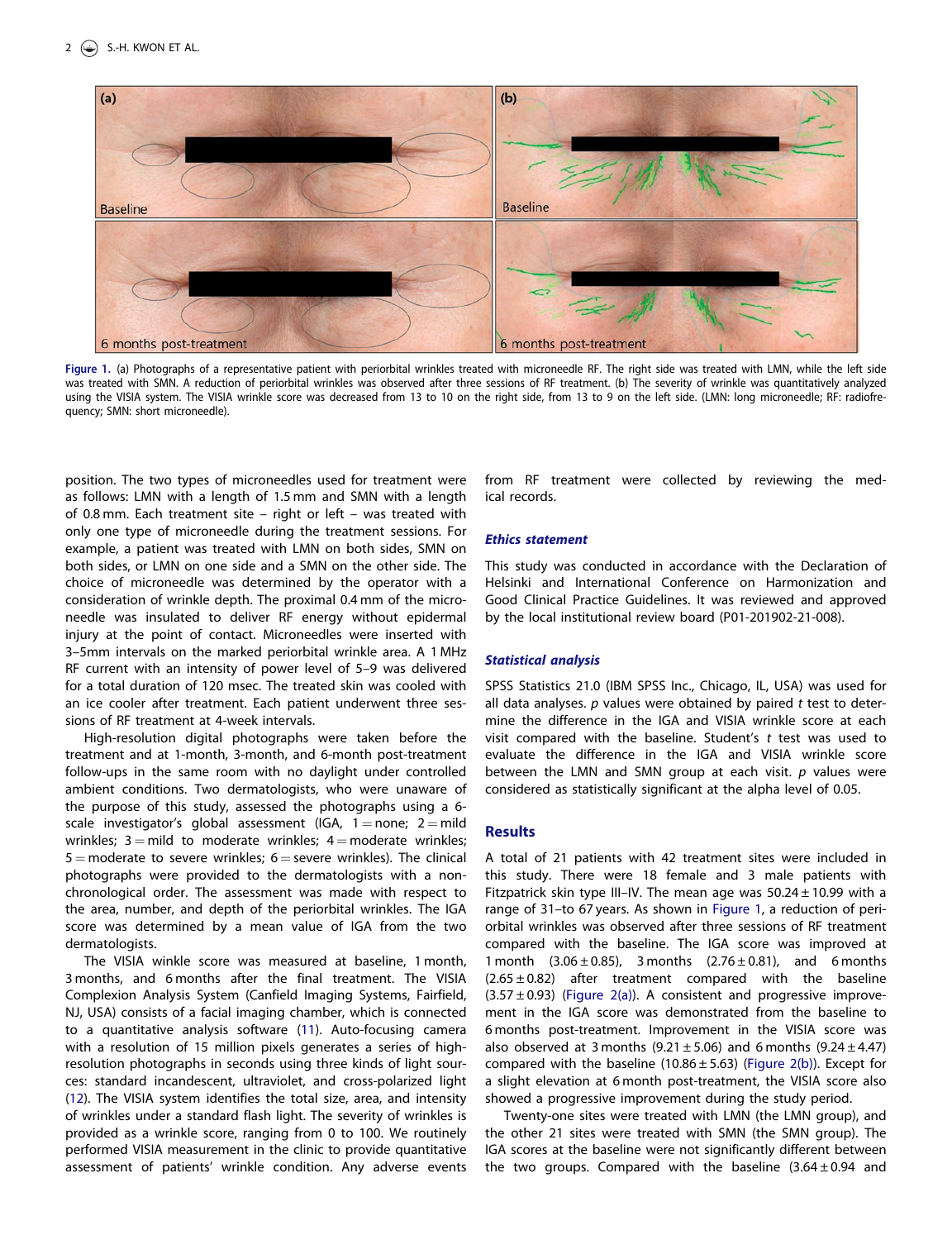<span id="page-3-0"></span>

Figure 2. (a) IGA score was significantly improved at 1 month, 3 months, and 6 months after treatment. Consistent and progressive improvement in the IGA score was demonstrated from the baseline to 6 months after treatment. (b) Significant improvement in the VISIA score was also observed at 3 months and 6 months post-treatment. \*Statistically different compared with the baseline  $(p < .05)$  (IGA: investigator's global assessment).

 $3.50 \pm 0.95$ ), both of the LMN and SMN groups showed improvements in the IGA score at 1 month  $(3.19 \pm 0.83$  and  $2.92 \pm 0.87)$ , 3 months  $(2.83 \pm 0.86$  and  $2.96 \pm 0.77)$ , and 6 months  $(2.67 \pm 0.78)$ and  $2.64 \pm 0.87$ , respectively) post-treatment [\(Figure 3\(a\)\)](#page-4-0). A statistically significant difference in the IGA score was not observed between the two groups at each follow-up. There was no significant difference in the baseline VISIA wrinkle score between the LMN and SMN group. Six months post-treatment, the VISIA wrinkle score was improved in the LMN group (from  $10.24 \pm 4.52$  to 7.86  $\pm$  3.80) [\(Figure 3\(b\)\)](#page-4-0). In contrast, no significant change in the VISIA wrinkle score was observed in the SMN group throughout the study period. The VISIA wrinkle score at 6 months post-treatment was significantly lower in the LMN group  $(7.86 \pm 3.80)$  than in the SMN group  $(10.62 \pm 4.74)$ .

With respect to safety, all patients tolerated the procedure well, reporting none to minimal pain. Mild irritation (38.1%), bruise (28.6%), swelling (14.3%), paresthesia (14.3%), and eyelid tremor (14.3%) were observed; however, they were transient and resolved spontaneously at 1-month follow-up after the treatment. Post-inflammatory hyperpigmentation (PIH), scarring, or any other serious adverse events was not reported throughout the study period.

#### **Discussion**

Chronic ultraviolet (UV) exposure, repetitive orbicularis oculi muscle contraction, and intrinsic aging process in combination are attributable to the formation of periorbital wrinkles ([1,2,4](#page-5-0)). Photoaging caused by cumulative UV exposure and intrinsic aging process result in thinned skin and reduced amount of collagen fibers ([13](#page-5-0)). Orbicularis oculi muscles, which run around each eye, cause crumpling of the overlying skin as they contract ([1](#page-5-0)). Although periorbital wrinkles are reversible in young age, reversibility becomes more difficult as wrinkles become more static from the aging process.

However, treatment of periorbital wrinkles is challenging because of its anatomical significance and delicate nature ([1](#page-5-0)). Efficient and safe therapeutic modalities, such as botulinum toxin injections and energy-based devices, have been introduced to manage periorbital wrinkles while avoiding risks of eye injury, ectropion, or permanent scarring [\(2](#page-5-0)–4). While botulinum toxin injection inhibits the contraction of the orbicularis oculi muscles,

energy-based devices, such as ablative and non-ablative lasers, stimulate neocollagenesis, thereby reversing the aging process. Ablative lasers (carbon dioxide and erbium:yttrium aluminum garnet lasers) induce injury not only to the dermis but also to the epidermis, causing higher frequency of complications and longer downtime [\(14](#page-5-0)). Although non-ablative fractional lasers (1450 nm, 1550 nm, 1927 nm) reduce downtime and occurrence of adverse events compared with ablative lasers, PIH still remains problematic, especially in treating Asian skin [\(2,15\)](#page-5-0). PIH was reported in up to 32% of Asian patients treated with non-ablative fractional laser resurfacing ([16](#page-5-0)).

Unlike the non-ablative lasers, RF devices do not rely on the chromophore for efficacy or safety, and thus, are suitable for all skin types ([17\)](#page-5-0). RF devices utilize electrical current to produce heat ([5](#page-5-0)). Tissue resistance converts the electrical current of RF to thermal energy. Thermal damage induces collagen shrinkage immediately post-RF treatment ([5](#page-5-0)). Fragmented collagen is degraded by matrix metalloproteinases, and replaced by newly produced collagen, which occurs for several months [\(5](#page-5-0),[18](#page-5-0)). Increased levels of type I and III collagen in the dermis were reported in patients undergoing treatment using the monopolar RF device ([19\)](#page-5-0). As an alternative to non-ablative lasers, RF devices have been vigorously used in many aesthetic fields, such as skin lifting and tightening, body contouring, and lipolysis ([20\)](#page-5-0).

Several electrode configurations are available now in the RF system; monopolar, bipolar and multipolar RF. In the monopolar RF devices, electrical current passes from a monopolar electrode, which is in contact with the skin, to a grounding pad. In contrast, bipolar and multipolar RF devices produce electrical current between two or more electrodes which are in contact with the skin. They enable controlled distribution of the RF current, which is limited to the tissue between the electrodes. However, limited depth of penetration, which is approximately half of the distance between the electrodes, results in reduced efficacy of bipolar and multipolar RF devices compared with monopolar RF devices [\(21,22\)](#page-5-0).

In this study, we evaluated the efficacy and safety of monopolar RF device in the treatment of periorbital wrinkles. A statistical analysis revealed a significant difference in the IGA and VISIA wrinkle score between the baseline and 3- and 6-month follow-up after the final treatment. The RF device uses two types of microneedles as its positive electrode to control the depth where RF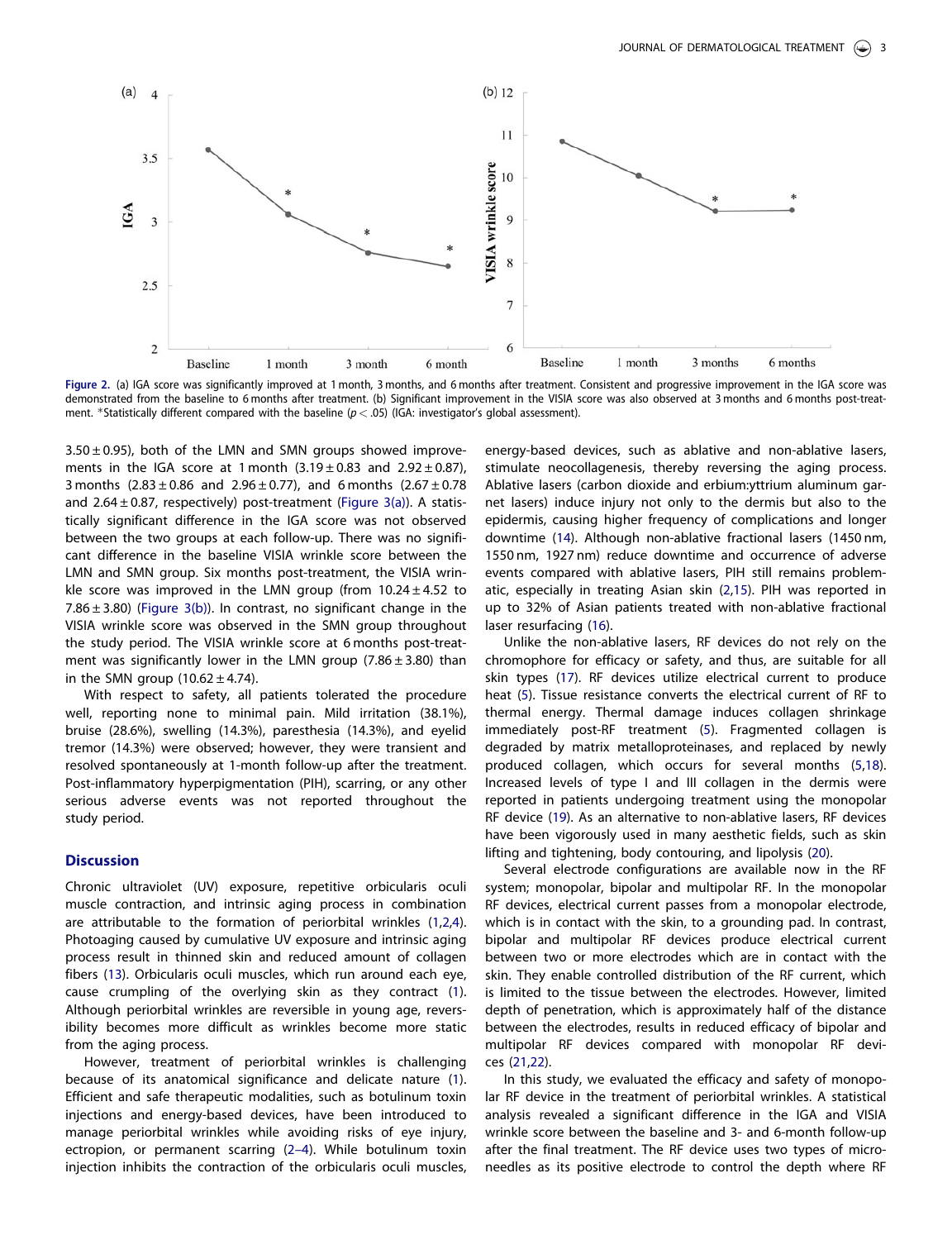<span id="page-4-0"></span>

Figure 3. (a) Both the LMN and SMN groups showed significant improvements in the IGA score at 1 month, 3 months, and 6 months after treatment. (b) At 6 months after treatment, the VISIA wrinkle score was significantly improved in the LMN group. In contrast, no significant change in the VISIA wrinkle score was observed in the SMN group throughout the study period. The VISIA wrinkle score at 6 months after treatment was significantly lower in the LMN group than in the SMN group.  $^*$ Statistically different compared with the baseline (p  $<$  .05).  $^{**}$ Statistically different between the LMN and SMN groups (p  $<$  .05) (IGA: investigator's global assessment; LMN: long microneedle; SMN: short microneedle).

current is produced. To protect the epidermis from thermal injury, the proximal 0.4 mm area of the microneedles is insulated. The shorter length of insulation compared with other microneedle fractional RF devices enables the transfer of RF energy to more superficial tissues, and thus is suitable for the treatment of eyelid skin, whose depth is only around 1 mm ([23\)](#page-5-0). The T-shaped shoulder of the microneedle functions as a stopper, which enables to transfer RF energy into the same depth, regardless of the different sessions or operators [\(23\)](#page-5-0).

Although monopolar RF has been criticized for causing pain during the procedure, with the help of topical anesthetic cream, it has been considered tolerable, with none to minimal pain reported [\(22](#page-5-0)). There were mild and transient adverse events that resolved spontaneously at 1-month follow-up post-treatment. No serious adverse events occurred during the study. The insulated proximal part of the microneedle might contribute to the prevention of serious adverse events, especially PIH and scarring, which are related to epidermal damage.

The VISIA system is one of the most widely used imaging analysis devices in the dermatology clinics and esthetic industry [\(24,25\)](#page-5-0). It generates a series of high-resolution images in seconds, using incandescent light, ultraviolet light, and polarized light [\(12](#page-5-0)). In our clinic, we routinely use the VISIA system to assess patient's face to provide information on their overall skin condition, including spots, wrinkles, texture, pore size, ultraviolet spots, porphyrin, brown spots, and red areas. In comparison with the age- and skin type-matched controls, the percentile where each patient falls on the distribution is provided as a score ranging from 0 to 100 to quantitatively illustrate the severity of each skin characteristic [\(11](#page-5-0)). Therefore, the VISIA system detects any changes of skin conditions more objectively than the photographic assessment method, which has a limited number of scales ([6](#page-5-0)).

In this study, VISIA measurement revealed a statistical difference in the treatment outcome between the LMN and SMN group. Although photographic assessment by the investigators did not discriminate any difference in the efficacy of the LMN and SMN, VISIA measurement showed a significantly lower VISIA wrinkle score in the LMN group than in the SMN group at 6 months post-treatment. Stimulation of collagen production at the deep

dermis by LMN may have contributed to the results. Since the electrical current is focused near the tip of the electrodes in the monopolar configuration, LMN might produce a higher level of thermal injury to the deep dermis than SMN [\(26](#page-5-0)). In addition, skin needling itself could stimulate collagen production through wound healing ([27](#page-5-0)). Skin needling with LMN, which could penetrate the skin up to 1.5 mm, might result in full-thickness dermal injury and induce neocollagenesis in the deeper dermis than SMN.

The primary limitation of our study is its retrospective study design. However, we assessed the treatment results not only with photographic assessment by blinded investigators, but also with VISIA measurement. Moreover, we demonstrated a difference in the treatment results between the two types of microneedles for the RF device. Although there have been several studies demonstrating the efficacy of microneedle RF devices for treating periorbital wrinkles, our study, to the best of our knowledge, is the first to compare the efficacy between the two types of microneedles with different lengths ([2,4\)](#page-5-0).

#### Conclusion

In this study, we evaluated the efficacy and safety of a microneedle monopolar RF device in the treatment of periorbital wrinkles. Both photographic assessment and VISIA measurement revealed a reduction in periorbital wrinkles after three sessions of RF treatment. Although there were mild and transient adverse events, no serious complications, such as scarring or PIH, occurred. LMN was more effective in reducing the VISIA wrinkle score than its short counterpart.

#### Disclosure statement

Gun Young Ahn and Woo Sun Jang are employed in Gowoonsesang Cosmetics.co., Ltd. Soon-Hyo Kwon, Ji-Young Choi, Jung-Won Shin, Jung-Im Na, Kyoung-Chan Park and Chang-Hun Huh declare no conflict of interest.